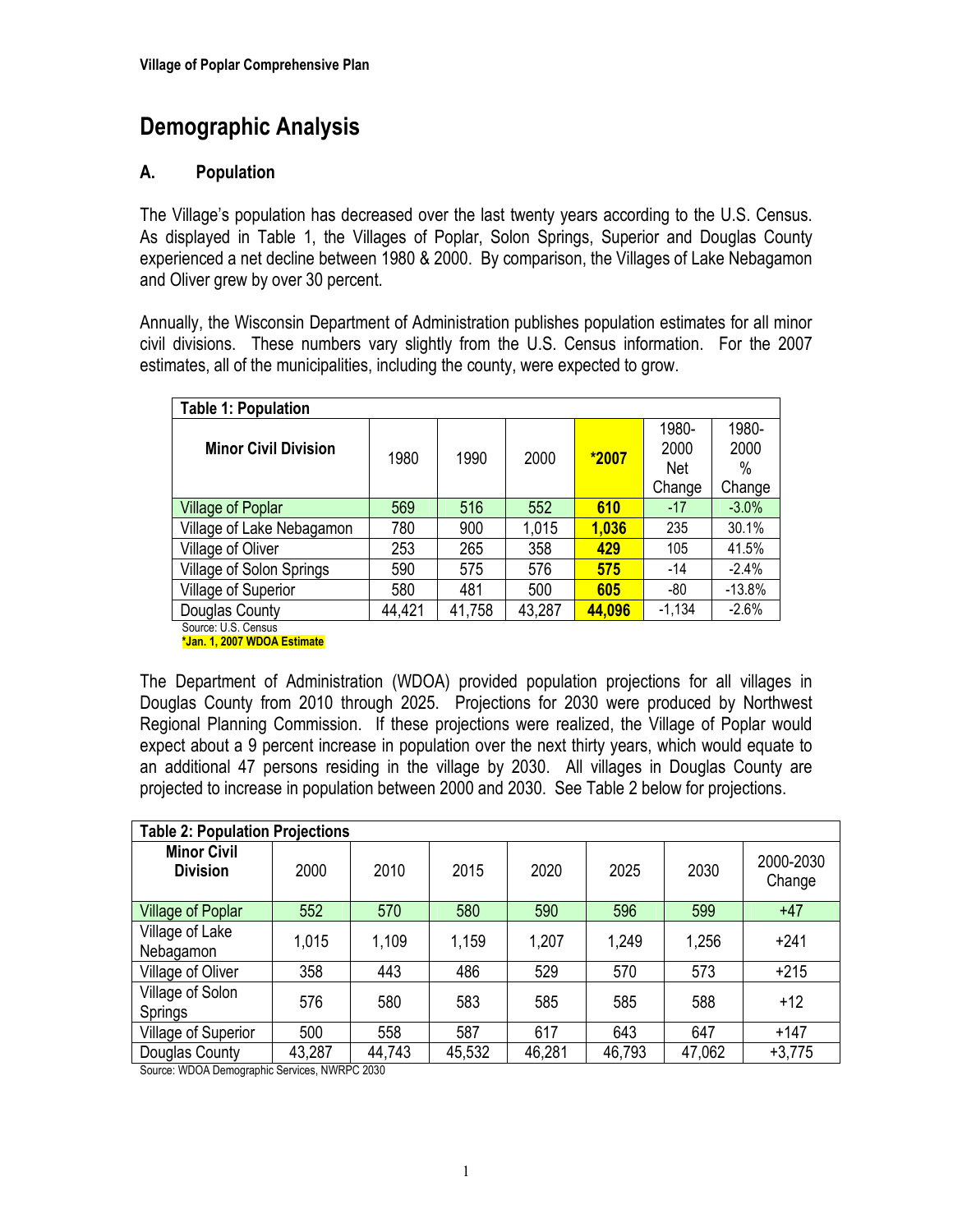#### **B. Age & Sex**

Figure 1 shows the breakdown in age groups and sex in the Village of Poplar according to the 2000 Census. There are an even number of males and females in the village at 276. Most people are between the ages of 25 to 59 (50% or 277) and 0 to 17 (30% or 162). People ages 18 to 24 are almost nonexistent, as these are college aged persons.



**Population Pyramid - Village of Poplar, 2000**

Figure 1:

#### **C. Ancestry**

Ancestry is a term used to describe persons initiating or comprising a line of decent or lineage. In the 2000 Census, 725 total (single or multiple) ancestries were reported by village residents. Table X shows the top five ancestries reported.

| Table X: Ancestry |     |  |  |  |
|-------------------|-----|--|--|--|
| Finnish           | 68  |  |  |  |
| German            | 135 |  |  |  |
| Irish             | 93  |  |  |  |
| Norwegian         | 84  |  |  |  |
| Swedish           | 142 |  |  |  |

Source: 2000 U.S. Census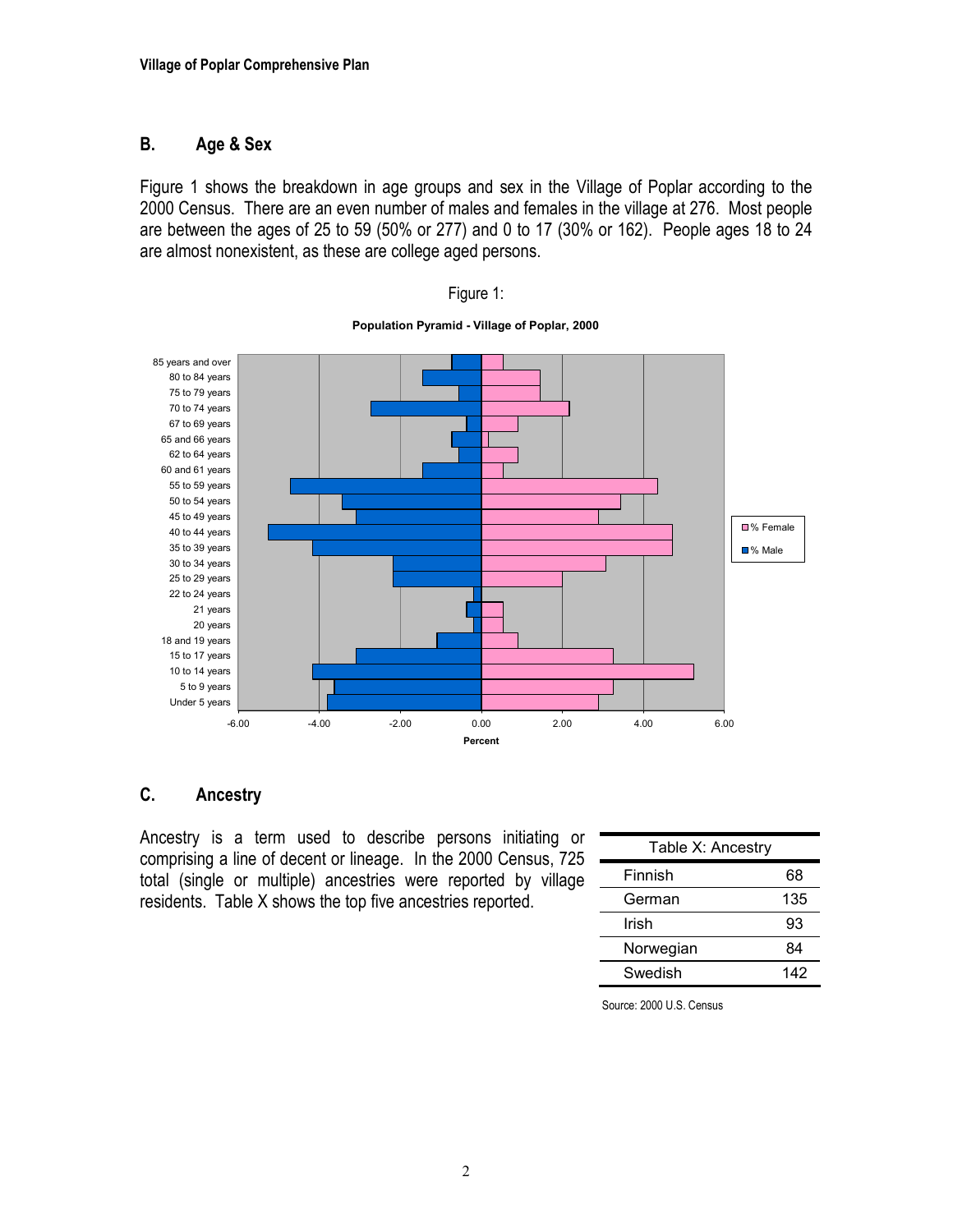#### **E. Household Characteristics**

By definition, a household includes all persons who occupy a room or group of rooms (a housing unit) as their separate living quarters. The number of households in the village has increased by 79 from 1970 to 2000. In contrast, the average household size decreased by one person over the thirty year period. National trends have all moved toward an increase in the number of households along with a decrease in average household size. Table X details some Village of Poplar household characteristics.

| Table X: Households 1970-2000 |                         |           |  |  |
|-------------------------------|-------------------------|-----------|--|--|
|                               |                         | Average   |  |  |
|                               | <b>Total Households</b> | Household |  |  |
|                               |                         | Size      |  |  |
| 1970                          | 130                     | 3.5       |  |  |
| 1980                          | 177                     | 3.2       |  |  |
| 1990                          | 186                     | 27        |  |  |
| 2000                          | 209                     | 2.6       |  |  |

| Table X: Village of Poplar Household Characteristics |     |
|------------------------------------------------------|-----|
| <b>Total Households</b>                              | 209 |
| 1-person household                                   | 47  |
| 2 or more person household                           | 162 |
| Family households                                    | 153 |
| Married-couple family                                | 143 |
| With own children under 18 years                     | 66  |
|                                                      |     |
| No own children under 18 years                       | 77  |
| Other family                                         | 10  |
| <b>Non-family households</b>                         | 9   |
|                                                      |     |

Source: 2000 U.S. Census

Household projections are completed in five year increments by the Wisconsin Department of Administration (WDOA) Demographic Services Center for municipalities to the year 2030, Table X. For more information on the specific methodology for these household projections see the DOA website at http://www.doa.state.wi.us/. Based on the projections, Poplar will gain 41 households between 2000 and 2030.

| Table X: Village of Poplar Household Projections |                             |      |      |      |      |      |
|--------------------------------------------------|-----------------------------|------|------|------|------|------|
| <b>Total Households</b>                          | <b>Projected Households</b> |      |      |      |      |      |
| 2000                                             | 2005                        | 2010 | 2015 | 2020 | 2025 | 2030 |
| 209                                              | 217                         | 225  | 232  | 238  | 243  | 250  |

Source: U.S. Census & WDOA projections

#### **D. Household Income**

The 1999 median household income (MHI) in the Village of Poplar was \$41,406, which was comparable with the Village's of Oliver and Superior, but more than the Village of Solon Springs and Douglas County. Between the 1990 and 2000 Census, MHI in all villages grew substantially. In comparison, the Village of Poplar's MHI grew by more than \$20,000 or 95.4%, the largest of any village in the County. The rise in MHI can be in part, contributed to the change in Federal poverty guidelines through nearly the last two decades. See Table X for median household income comparisons and Table X for poverty rate levels.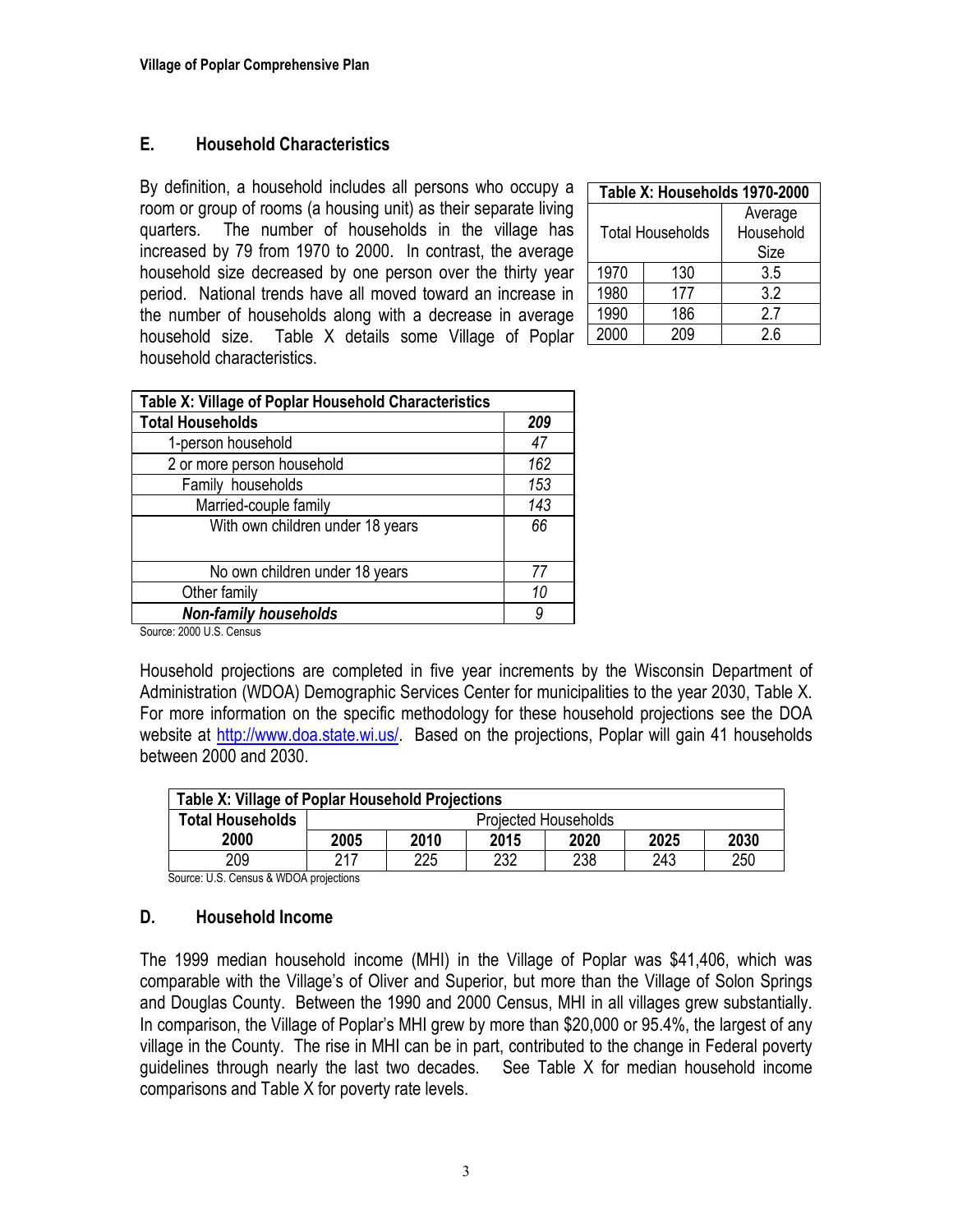| <b>Table X: Median Household Income Comparisons</b> |          |          |            |                |  |  |
|-----------------------------------------------------|----------|----------|------------|----------------|--|--|
| <b>Minor Civil Division</b>                         | 1990     | 2000     | Net Change | $\%$<br>Change |  |  |
| <b>Village of Poplar</b>                            | \$21,193 | \$41,406 | \$20,213   | 95.4%          |  |  |
| Village of Lake Nebagamon                           | \$27,440 | \$48,333 | \$20,893   | 76.1%          |  |  |
| Village of Oliver                                   | \$24,375 | \$41,750 | \$17,375   | 71.3%          |  |  |
| <b>Village of Solon Springs</b>                     | \$19,702 | \$30,250 | \$10,548   | 53.5%          |  |  |
| Village of Superior                                 | \$28,654 | \$42,778 | \$14,124   | 49.3%          |  |  |
| Douglas County                                      | \$22,122 | \$35,226 | \$13,104   | 59.2%          |  |  |

Source: U.S. Census Bureau 1990 & 2000

| Table X: Poverty Rates (%)                                            |       |       |  |  |  |
|-----------------------------------------------------------------------|-------|-------|--|--|--|
| <b>Minor Civil Division</b><br>1989 Poverty Rate<br>1999 Poverty Rate |       |       |  |  |  |
| Village of Poplar                                                     | 18.0% | 8.7%  |  |  |  |
| Douglas County                                                        | 14.4% | 11.0% |  |  |  |
| State of Wisconsin                                                    | 10.4% | 8.7%  |  |  |  |

Figure X reveals that most households in the Village of Poplar have an income range of \$35,000 to \$74,999.